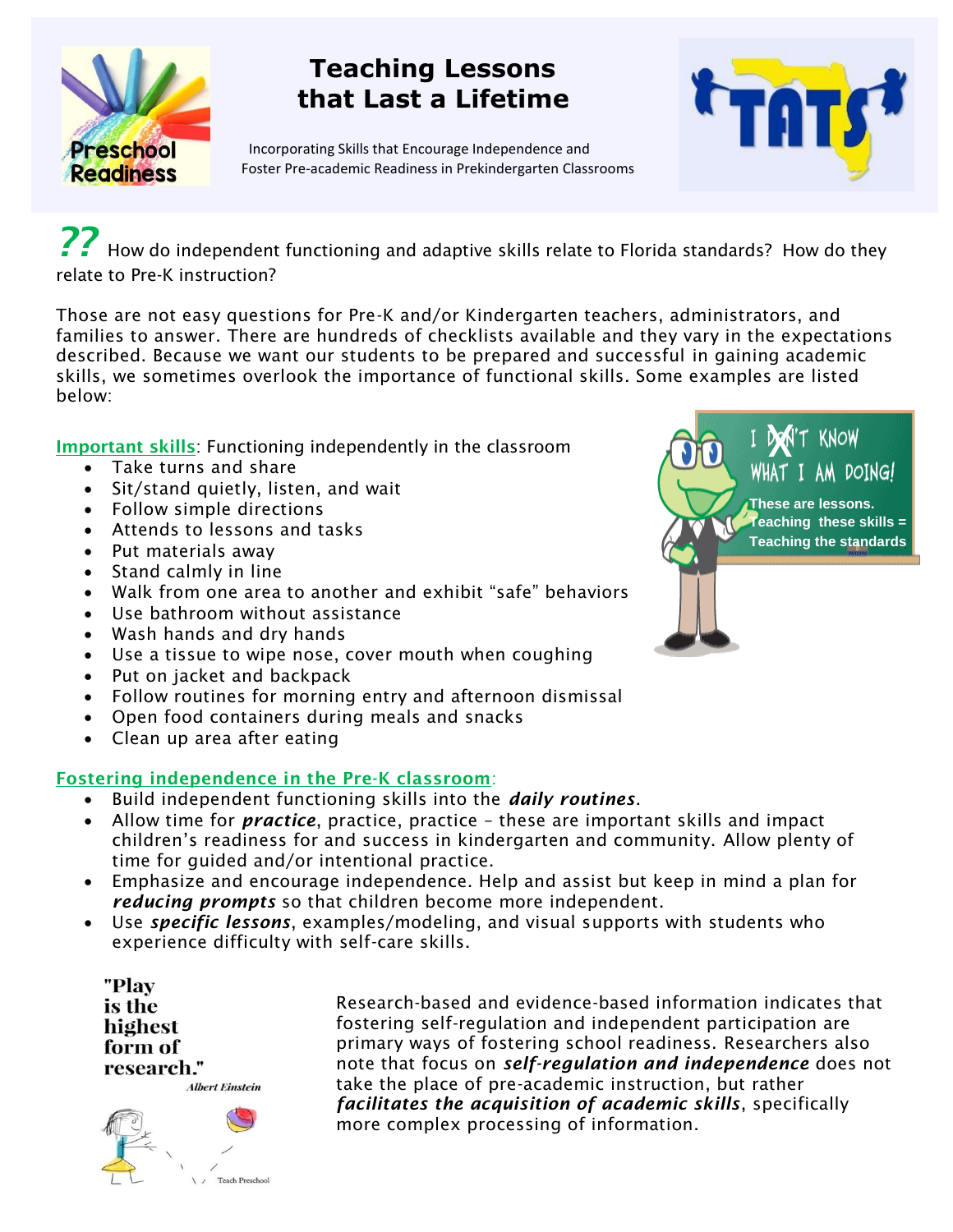*Oral Language* development is shown by research to be the major contributing skill to reading success. Oral language includes listening comprehension, verbal (or nonverbal) expression, and vocabulary development. Oral language development depends on multiple opportunities to listen and respond. Vocabulary development depends on opportunities to have purposeful and guided hands-on experiences with objects and situations.



**Florida Early Learning and Developmental Standards Birth to Kindergarten**  $(2017)$ 

## *Florida Early Learning and Developmental Standards* (2017) are

newly formatted to show benchmarks across a developmental progression. The benchmarks across each age range reflect the expectation for a child at the end of each age-related timeframe. This is a good resource for teachers because for each benchmark there are progressions of prerequisite skills along with current age expectations. In other words, the document show which skills in an area come "before – now – next".

*??* What about academic readiness? How can all children, even those who experience delays, disabilities, or difficulties make progress that will lead to academic success?

Children who are eligible for services in a Pre-K ESE program are usually served based on ESE eligibility and implementation of an IEP. When developing activities and lessons for them, it is vital that the staff consider children's areas of strengths and needs as well as the severity of their delays and/or disabilities. For example, a developmental delay could result in a 3-year old experiencing a gap of 10 months or more in some or all of developmental domains.

Children's development is interrelated across domains. This means that when children have delays or disabilities, their difficulties are rarely seen in only one area. It is more likely that several or all areas of development are impacted by the delay or disability.

Many young children need intentional teaching, lots of practice, and consistent exposure to preacademic skills. In addition, young children need the practice and exposure to be hands-on, playful, guided, and paired with rich and meaningful language.

One priority for helping children progress academically is to address their **skills in attending and maintaining engagement** in multi-step activities. The more closely related to previous familiar knowledge and real life, the more likely an activity will hold a child's attention. In addition, the more children hear and engage in conversation and oral language about what they are doing, the better they will remember it.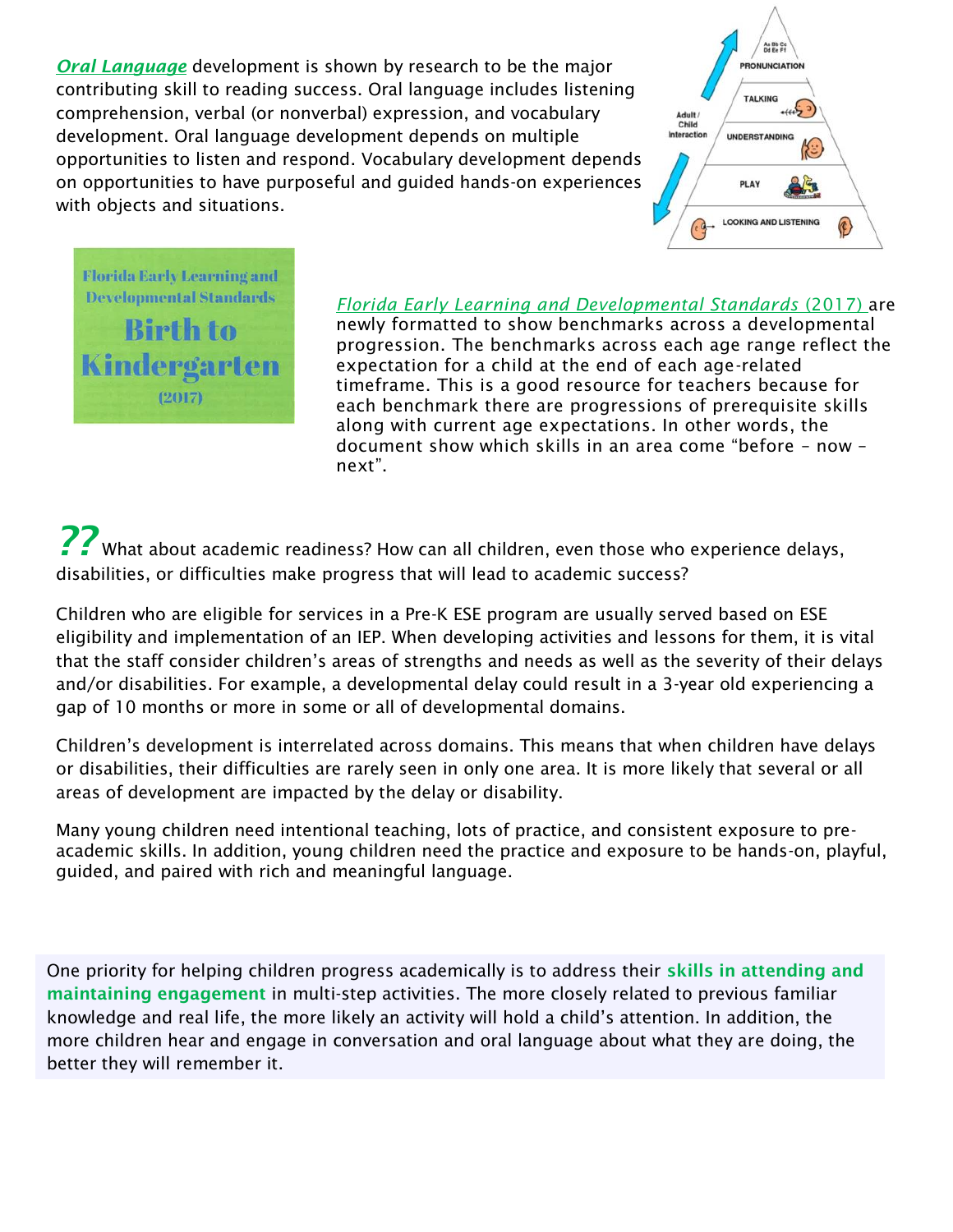#### **Ideas about Teaching Skills that Foster Pre-Academic Readiness**

**Teach children to listen and attend.** Make classroom books using photos and familiar patterns from favorite books (Susan, Susan, what do you see? I see the crackers I'm going to eat"). High interest photos with familiar phrases increase listening, attending, and interest and at the same time address phonological awareness and comprehension, as well as help children connect books to real life. Engage students in games and activities that require listening. Read favorite class books often and include repetitive and predictable books.

**Teach children to notice visual details**. Recognizing likenesses and differences in shapes, letters, and their parts is an important prerequisite to alphabet recognition and writing. Provide sensory practice with letters, shapes, and numerals. Tactile and motor experiences with letters help the brain remember them. Talk to children about shapes and model the drawing of shapes and writing of letters/numerals, describing the motions as you draw and write. Start with simple forms to increase visual attention. Provide ample opportunities for children to work with puzzles and manipulate blocks, search for letters in sand.

**Encourage oral language and communication.** "Oral language" doesn't necessarily mean speaking in sentences. It also includes listening, vocabulary, and indicating understanding. Remember, it is vital that the teacher, staff, or peer engage in conversation with children about what they are doing during play and task activities. Associating oral language with the activities is the key to increasing pre-academic skills. Use opportunities during play time to build vocabulary and oral language skills. Expand conversations and comprehension with role playing, acting out stories, and using puppets.

**Build fine motor and small muscle skills**. Pre-K classes are full of materials and opportunities for developing fine motor skills – sand box, scribbling/writing in shaving cream, play dough, spray bottles, tongs. Have children practice snipping small pieces from a strip of paper.

**Teach children that learning and academics have meaning in the "real world".** Use real objects for teaching matching and sorting. Incorporate real life events when teaching story sequencing, use visuals and photos of real objects when teaching math concepts. Use a class walk or class cooking experience as the basis for shared writing. Provide environmental print – familiar signs and logos, children's names (paired with photos)

**Support children's social-emotional development and teach social competence.** Develop empathy, practice recognizing facial expressions, use interesting books, role play, and puppets to model and describe feelings. Help children learn to solve conflicts, seek help, and communicate their needs and feelings. Support your instruction with visuals.

**Teach children to follow directions.** Develop and visually support classroom routines and rules. Play class games that require children to "listen and do". Directions games with multiple steps, "Put the block on a chair, clap your hands, and then hop three times" are helpful for attention, memory, position words, counting, and many other skills. Let children have turns giving directions or choosing activities for the daily routine.

**Teach and support self-regulation.** Pre-teach and provide practice for recognizing feelings, selfmonitoring reactions, and performing the previously taught self-regulation routine (deep breathing, reading a calm-down story).